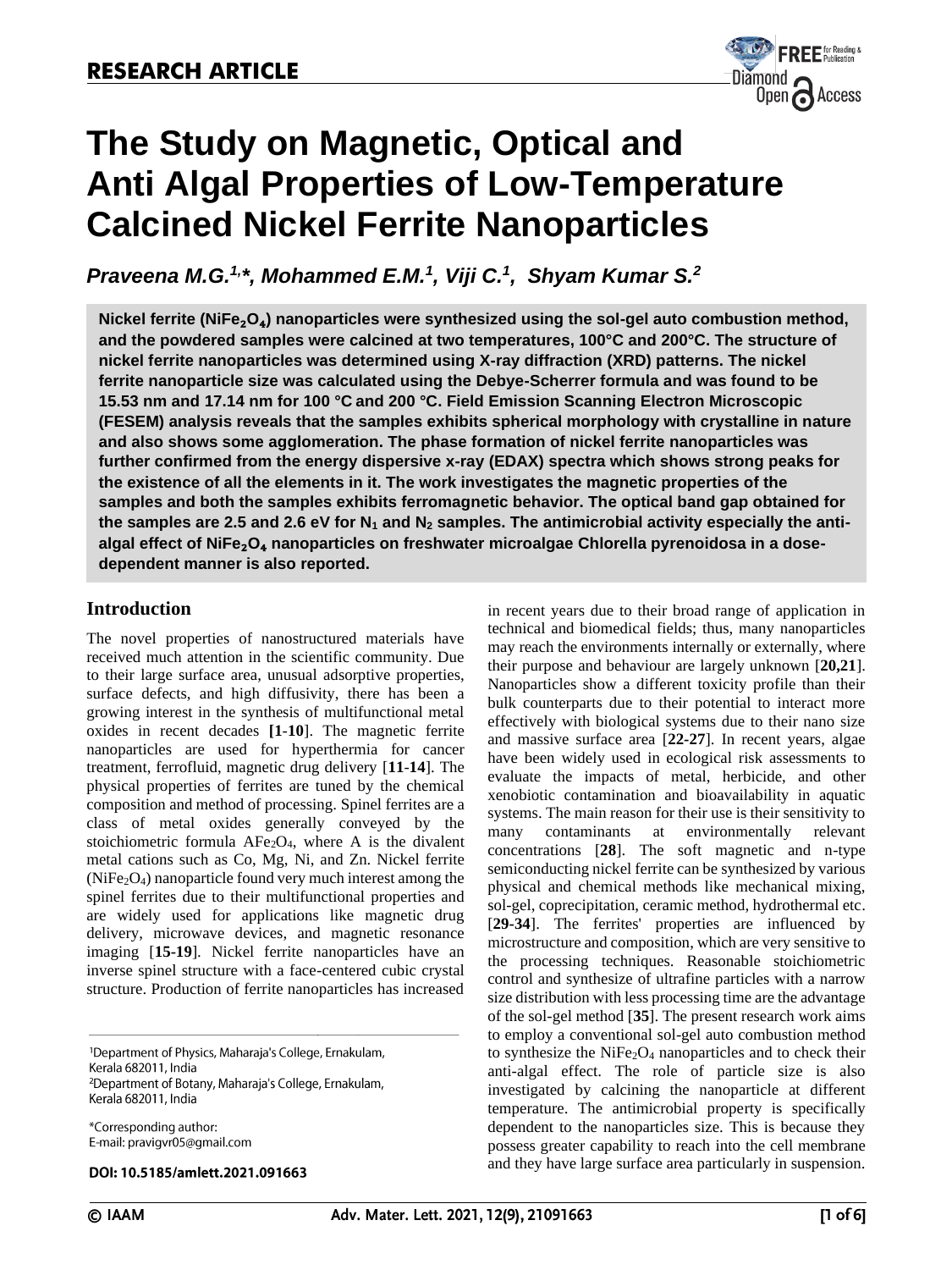So that the  $NiFe<sub>2</sub>O<sub>4</sub>$  nanoparticles were calcined at two temperatures,  $100^{\circ}\text{C}$  and  $200^{\circ}\text{C}$ , respectively. Characterized the samples using powder X-ray diffraction and FESEM-EDAX, magnetic and optical properties of the samples were investigated. We explore the effect of the nanoparticles for microalgae Chlorella pyrenoidosa. And also investigated the influence of particle size of nickel ferrite nanoparticle on the antialgal efficiency.

# **Experimental details**

## *Synthesis of NiFe2O4 nanoparticle*

For the preparation of nanoparticles, stoichiometric ratios of AR grade Ferric nitrate (Fe(NO3)3.9H2O) and Nickel nitrate  $(Ni(NO<sub>3</sub>)<sub>2</sub>.6H<sub>2</sub>O)$  were dissolved in a minimum amount of ethylene glycol at room temperature. After that, the solution is heated to 60°C to form a wet gel. The gel was then dried at 120°C for 2 hours, after which it selfignited to form  $NiFe<sub>2</sub>O<sub>4</sub>$  powder. The combustion of the gel can be thought of as a thermally induced redox reaction in which ethylene glycol acts as a reducing agent and the nitrate ion acts as an oxidant. The nitrate ion provides an in situ oxidizing atmosphere for the decomposition of the organic component. The obtained product was then finely ground. The powder was separated into two parts and calcined at two different temperatures 100 °C and 200 °C, for 2 hours in a muffle furnace.

## *Culturing of the algae*

Experiments were carried out at the Marine Botany Laboratory, School of Marine Sciences, CUSAT, with freshwater green algae belonging to the division Chlorophyta, Chlorella pyrenoidosa. The exponentially growing Chlorella pyrenoidosa with a cell density of 6 x 104 cells/ml was taken 15 ml, and it was inoculated into a 150ml Walnes medium contained in a 250ml Erlenmeyer flasks in the absence and presence of the test substance. The culture without the content of nickel ferrite was taken as the control. NiFe2O<sub>4</sub> calcined at different temperatures were added to the test culture. The cultures were incubated at the optimum conditions of growth for eight days. The incubation of the culture was done using two cold white fluorescent light of 1250 lux each for a light/dark period of 12:12 hours. Cultures were maintained at room temperature  $(30 \pm 2^{\circ} \text{C})$ .

## *Algal growth inhibition study*

The algal growth inhibition analysis was carried out by measuring algal chlorophyll content and cell count every 48 hours. Algal cell density was measured using a Neubauer Hemocytometer in cell numbers (algal cell/ml). Cell count investigated the effect of nickel ferrite annealing temperature on Chlorophyll for 8 days with a regular interval of 48hrs. The specific growth rate was calculated using the below equation (1) [**36**].

$$
\mu = \frac{L_n N_t - L_n N_0}{t_n} \tag{1}
$$



 $N_t$  is the measured final cell density,  $N_0$  the initial cell density (6 x 104 cells/ml),  $t_n$  is the incubation period (in days).

## *Characterization of NiFe2O<sup>4</sup> nanoparticles.*

The phase composition and crystal structure NiFe2O<sub>4</sub> nanoparticles were identified using the XRD (X-Ray Diffraction) analysis at room temperature for a range of 2 theta values 20° to 80°on using Rigaku Mini Flex 600 equipped with Cu Kα radiation ( $\lambda = 1.5406$  Å). The prepared nanoparticles' structural morphology was studied using the FESEM (Field Emission Scanning Electron Microscopy) analysis. FESEM analysis for the NiFe<sub>2</sub>O<sub>4</sub> was recorded using a ZEISS sigma microscope attached with EDAX set up. The presence of various elements in the samples was investigated from the EDAX spectrum. The optical properties exhibited by the  $NiFe<sub>2</sub>O<sub>4</sub>$  nanoparticles was analyzed from UV-Vis (Diffusion Reflectance Spectrum) spectrum. The prepared nanoparticles' magnetic properties were studied from the VSM (Vibrating Sample Magnetometer) analysis result. The powder samples were used for the analysis.



Fig. 1. XRD diffractogram for NiFe2O<sub>4</sub> at 100°C (N<sub>1</sub>) and NiFe2O<sub>4</sub> at  $200^{\circ}$ C (N<sub>2</sub>).

# **Results and discussion**

## *X-Ray diffraction analysis*

The diffraction pattern reveals the cubic spinel structure of the prepared nickel ferrite nanoparticles. The obtained XRD diffractogram for the nickel ferrite nanoparticles calcined at two temperature (100 $\degree$ C and 200 $\degree$ C) is shown in **Fig. 1**. Sharp well defined and intense peaks were observed for the synthesized samples. No impurity peaks confirm a single-phase nickel ferrite nanoparticles formation, thereby ensuring the synthesized samples' phase purity. The diffraction peak pattern was indexed using the standard JCPDS card no-074-2081. The mean crystallite sizes for the samples were calculated from the X-ray line broadening using the Debye–Scherer equation given in equation (2).

$$
D = (0.9 * \lambda) / (\beta \cos \theta)
$$
 (2)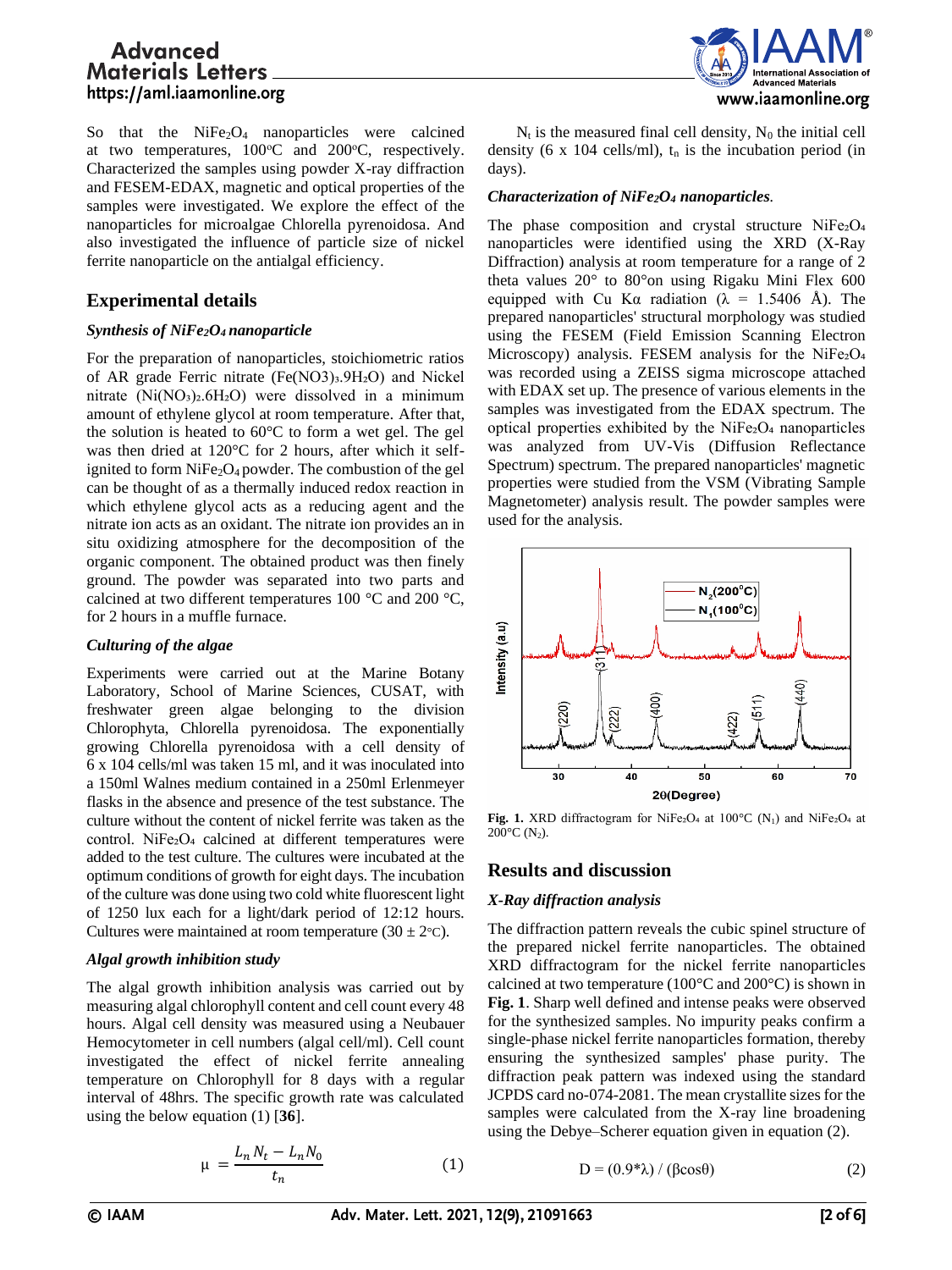where  $λ$  represents the X-ray wavelength's wavelength,  $β$  is the full-width half maximum (FWHM) of the diffraction pattern, and θ is Bragg's angle. The average particle size obtained for the two prepared nickel ferrite nanoparticles is tabulated in **Table 1**. The average nanoparticle size is 15.53 nm and 17.14 nm for 100°C and 200°C calcined nickel ferrite. To compare the value of the lattice parameters obtained for the nickel ferrite sample calcined at two different temperature, the lattice parameter a was also calculated using the relation (3).

$$
a = d_{(hkl)}/ (h^2 + k^2 + l^2)^{1/2}
$$
 (3)

The lattice constant is almost constant and shows only minor variations with sintering temperature, as shown in the table. However, the size of the nanoparticles increases with calcination temperature. The prepared nickel ferrite samples with a cubic structure have Fd-3m space group.

Table 1. List of particle size and constant lattice values obtained for NiFe<sub>2</sub>O<sub>4</sub> at 100<sup>o</sup>C (N<sub>1</sub>) and NiFe<sub>2</sub>O<sub>4</sub> at 200<sup>o</sup>C (N<sub>2</sub>).

| 20<br>$(N_1)$ | Particle<br>size<br>D(nm) | Lattice<br><b>Parameter</b><br>$a(\AA)$ | 2θ<br>(N <sub>2</sub> ) | Particle<br>size<br>D(nm) | Lattice<br><b>Parameter</b><br>$a(\AA)$ |
|---------------|---------------------------|-----------------------------------------|-------------------------|---------------------------|-----------------------------------------|
| 30.25         | 16.8077                   | 8.3565                                  | 30.22                   | 19.1516                   | 8.3383                                  |
| 35.64         | 14.1544                   | 8.3547                                  | 35.69                   | 16.0621                   | 8.3411                                  |
| 43.38         | 16.4544                   | 8.4342                                  | 43.36                   | 18.2036                   | 8.3434                                  |

#### *Field emission scanning electron microscopy analysis*

The morphology of the prepared  $NiFe<sub>2</sub>O<sub>4</sub>$  nanoparticles was analyzed from the FESEM micrographs, shown in **Fig. 2.** and **Fig. 4.** FESEM micrograph illustrates the micrometrical aggregation of tiny spherical nanoparticles. The presence of high-density agglomeration suggests the presence of pore-free crystallites on the surface. The nanoparticles agglomerate and expand into larger assemblies due to their high surface energies.



**Fig. 2.** (a) and (b) represents the FESEM micrograph and histogram of particle distribution (c) and (d) corresponds to the EDAX image mapping for NiFe<sub>2</sub>O<sub>4</sub> at 100 °C (N<sub>1</sub>).





**Spectrum 1**

| Element | At. | <b>Netto</b> | <b>Mass</b>        | <b>Mass</b>                 | Atom              |                                             | abs. error rel. error             |
|---------|-----|--------------|--------------------|-----------------------------|-------------------|---------------------------------------------|-----------------------------------|
|         | No. |              | $\lceil \% \rceil$ | Norm.<br>$\lceil \% \rceil$ | $\lceil\% \rceil$ | $\lceil 26 \rceil$<br>(1 <sub>sigma</sub> ) | $\lceil 20 \rceil$<br>$(1$ sigma) |
| Carbon  | 6   | 3355         | 7.78               | 7.01                        | 16.78             | 1.34                                        | 17.23                             |
| Oxygen  | 8   | 29553        | 31.07              | 27.98                       | 50.31             | 3.85                                        | 12.41                             |
| Iron    | 26  | 4471         | 46.06              | 41.47                       | 21.37             | 2.25                                        | 4.89                              |
| Nickel  | 28  | 15375        | 26.15              | 23.54                       | 11.54             | 3.48                                        | 13.32                             |
|         |     | Sum          | 111.06             | 100.00                      | 100.00            |                                             |                                   |





**Fig. 4. (**a) and (b) represents the FESEM micrograph and histogram of particle distribution c) and d) corresponds to the EDAX image mapping for NiFe<sub>2</sub>O<sub>4</sub> at 200 °C (N<sub>2</sub>).

EDAX analysis was used to look at the various elements present in the prepared samples. In both the samples, the spectrum displays strong peaks corresponding to O, Fe, and Ni, which implies the samples' phase purity. The atomic weight percentage of each element in the nickel ferrite sample calcined at 100 °C is given in **Fig. 3.** and **Fig. 5**. The homogenous distribution of iron, nickel and oxygen in the ferrite nanoparticles is confirmed from EDAX mapping, and it is shown in **Fig. 2(d)** and **Fig. 4(d)**. The stoichiometric formula of nickel ferrite requires Ni, Fe, and O's ratio as 1:2:4. The presence of carbon in the spectrum is due to the carbon coating over the grid to place the sample for the measurements. We could see that prepared samples meet the requirements or the expected composition and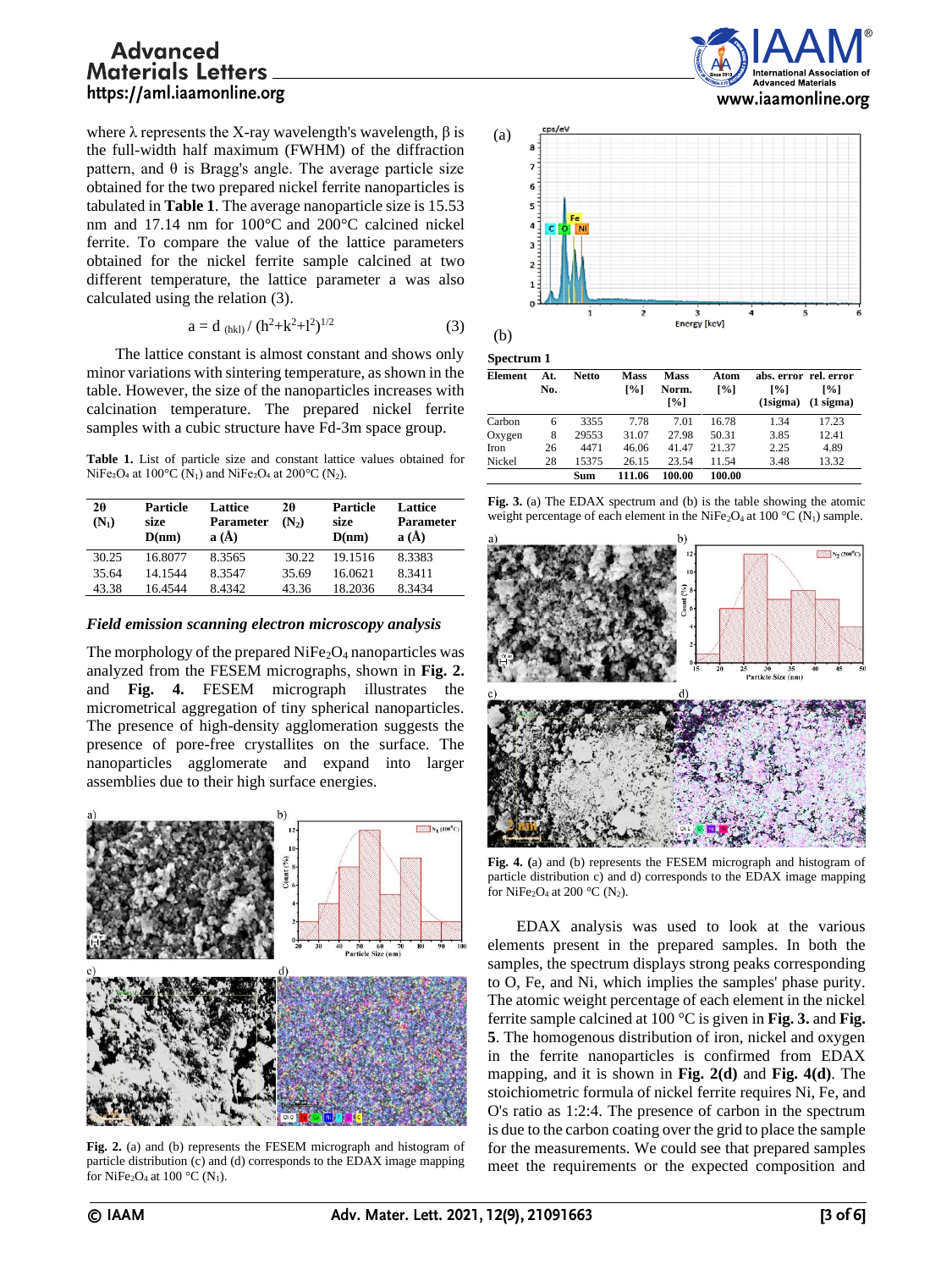

elements from the results. Hence, the chemical composition requirement of the  $NiFe<sub>2</sub>O<sub>4</sub>$  is in good agreement with the results obtained by our study.



**Fig. 5.** (a) The EDAX spectrum and (b) is the table showing the atomic weight percentage of each element in the NiFe<sub>2</sub>O<sub>4</sub> at 200 °C (N<sub>2</sub>) sample.

## *The magnetic properties analysis*

The synthesized nickel ferrite nanoparticles' magnetic characteristics are studied using the VSM measurements with an external applied magnetic field ranging from - 25 kOe to +25 kOe. The room temperature magnetic hysteresis loop is shown in **Fig. 6**. The values of magnetic parameters remanence, coercivity, saturation magnetization and magnetic squareness ratio were noted and listed in **Table 2**. It could be noted that a soft ferromagnetic nature of nickel ferrite was observed from the M-H loop. The magnetic parameters show a decreasing value with an increase in calcination temperature and connected to the increasing grain size. The decrease in the value of coercivity for the prepared nickel ferrite nanoparticles compared bulk can be interpreted by considering the reduced porosity and increased crystallite size. The nanoparticle's saturation magnetization value is in the range of 41-45 emu/g, which is small compared to bulk nickel ferrite (55 emu/g) [**37-39**]. The magnetic squareness ratio value at and above 0.5 corresponds to materials having single magnetic domain size and the value below 0.5 implies to materials with the multi domain structure. So according to that the prepared nickel ferrite nanoparticles exhibits multi domain structure with orientation changes with the applied magnetic field facilitated by the movement of domain walls [**40-43**].

**Table 2.** The variation of magnetic order parameters for the nickel ferrite nanoparticles.

| Calcination Size of<br>temperature<br>$({}^{\circ}C)$ | nickel<br>ferrite<br>nanoparti<br>cle (nm) | Remanence<br>M.<br>(emu/g) | Saturation<br>Magnetiza<br>tion<br>$M_{\rm s}$<br>(emu/g) | Coercivity<br>$H_c$<br>(Oe) | Square<br>ness<br>Ratio<br>$(M_r/M_s)$ |
|-------------------------------------------------------|--------------------------------------------|----------------------------|-----------------------------------------------------------|-----------------------------|----------------------------------------|
| 100                                                   | 15.53                                      | 6.39                       | 41.8                                                      | 101                         | 0.152                                  |
| 200                                                   | 17.14                                      | 8.6                        | 44.7                                                      | 151                         | 0.192                                  |



**Fig. 6.** The M-H hysteresis loop showing the variation of magnetization value with applied magnetic field for the synthesized NiFe2O<sub>4</sub> at  $100^{\circ}$ C  $(N_1)$  and NiFe<sub>2</sub>O<sub>4</sub> at 200 $^{\circ}$ C (N<sub>2</sub>).



**Fig. 7.** UV- Vis DRS spectra of a) NiFe<sub>2</sub>O<sub>4</sub> at  $100^{\circ}$ C (N<sub>1</sub>) and NiFe<sub>2</sub>O<sub>4</sub> at 200 $^{\circ}$ C (N<sub>2</sub>). b) and c) Tau'c Plot for N<sub>1</sub> and N<sub>2</sub>.

#### *Linear optical property analysis*

The optical properties of the prepared nanoparticles were explored using UV-vis diffuse reflectance spectroscopy. **Fig. 7(a)** displays the obtained reflectance spectra of Kebelka Munk function vs photon energy (hν). To determine the optical band gap, the Tauc plot is used and is shown in **Fig. 7(b)** and **Fig. 7(c)**. The Kebelka Munk function using the reflectance data was used for the calculation of bandgap energy.

$$
F(R) = \frac{(1 - R)^2}{2R}
$$
 (4)

where  $F(R)$  is the Kubelka – Munk function and R is the reflectance value.  $(F(R)hv)^2$  versus hv is plotted by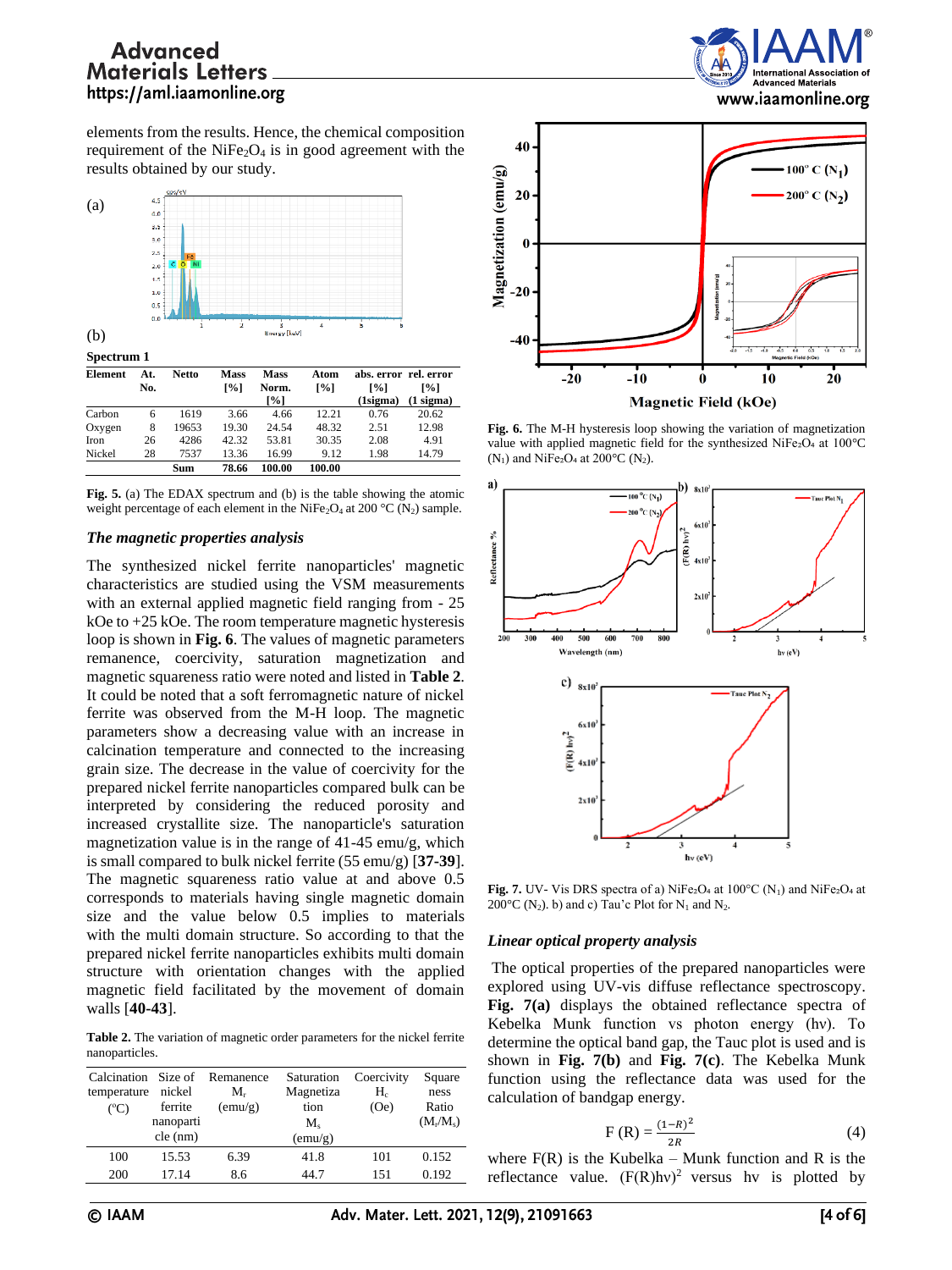considering the direct transition model for the nickel ferrite nanoparticles. The nickel ferrite sample's calculated band gap energy value is 2.5 and 2.6 eV for  $N_1$  and  $N_2$  samples, respectively. The nanoparticles' bandgap energy can be affected by the calcination temperature and crystallite size [**44-48**]. So that a slight variation is observed in the bandgap energy value is observed.

## *Photosynthesis pigment analysis*

The effect of nickel ferrite nanoparticles on pigment content as a measure of algal growth was investigated. The **Fig. 8(a)** and **Fig. 8(b)** shows the variation of growth of Chlorophyll-a for a time gap of 48 hrs for the control (without nanoparticles) and different calcination temperature of NiFe2O<sub>4</sub>.



**Fig. 8.** (a) and (b) represents the variation of Chlorophyll-a growth for a time gap of 48hrs for the control (without nanoparticles) and NiFe2O<sub>4</sub> calcined at two temperatures.

Table 3. The growth rate observed for control and the nickel ferrite nanoparticles.

| Sample code | <b>Growth rate</b> |
|-------------|--------------------|
| C (control) | 0.078048           |
| $N_1$       | 0.077117           |
| $N_{2}$     | 0.071808           |

Chlorophyll a content shown a significant reduction in growth with exposure to  $NiFe<sub>2</sub>O<sub>4</sub>$  nanoparticles in contrast to the control (untreated) value, which is given in **Table 3**. The increase in the calcination temperature of nanoparticles shows an impact on the growth rate of the algae Chlorophyll-a, and it gets decreased. The cell density decreases as the calcination temperature rises, indicating



that the calcination temperature of nickel ferrite has an inhibitory effect. The abnormal behaviour of nickel ferrite on Chlorella pyrenoidosa may be due to the fact that, while nickel and iron are important micronutrients for algal metabolism, they can also be toxic and inhibit metabolic processes when used in amounts higher than the optimal level [**49-53**]. This observed variability in algal toxicity may be due to a variety of factors. Abiotic factors such as the composition of culture and test medium may have a major effect on the organism's tolerance level [**54**].

## **Conclusion**

This study focused on the dielectric properties and antialgal efficiency of the prepared nickel ferrite nanoparticles towards the green algae *Chlorella pyrenoidosa* for the first time. Nickel ferrite  $(NiFe<sub>2</sub>O<sub>4</sub>)$  nanoparticles with two different particle size were synthesized by the sol-gel auto combustion method. The phase purity and cubic spinel structure of nickel ferrite were established from the XRD pattern. The FESEM analysis of the nanoparticles reveals spherical-shaped particle with some agglomerations. The elemental composition of the samples was verified from EDAX analysis. The optical band gap of 2.5 and 2.6 eV for  $N_1$  and  $N_2$  samples was calculated from UV measurement. The nanoparticles behave like soft ferrites with saturation magnetization in the range of 41-45 emu/g. Our results indicate that  $NiFe<sub>2</sub>O<sub>4</sub>$  calcined at 200°C shows a stimulatory effect on *Chlorella pyrenoidosa,* but the sample calcined at 100°C inhibits the growth. This dual influence of calcination temperature of nickel ferrite on the algal growth can be interpreted as when the usage of nickel ferrite nanoparticles in amounts higher than the optimal level can be toxic and inhibit metabolic processes.

#### **Acknowledgements**

The authors gratefully acknowledge the Kerala State Council for Science, Technology and Environment (KSCSTE), Kerala, India, for the financial support. We thank the Head of the Department of Physics and the Principal, Maharaja's College, Ernakulam. The authors thank Dr Swapna S. Nair, Central University of Kerala, Kasaragod, for the VSM measurements.

#### **Keywords**

Chlorella pyrenoidosa, nickel ferrite, magnetic characteristics, optical band gap.

**Received: 26 March 2021 Revised: 8 May 2021 Accepted: 29 May 2021**

#### **References**

- 1. Almessiere, M.A.; Slimani, Y.; Güner, S.; Baykal, A.: Ercan, I.; *J. Rare Earths.,* **2019**, *37,* 871.
- 2. Korkmaz, A. D.; Güner, S.; Slimani, Y.; Gungunes, H.; Md Amir; Manikandan, A.; Baykal, A.; *J. Supercond. Nov. Magn.,* **2019**, *32,* 1057.
- 3. Almessiere, Y.S.M.A.; Tashkandi, S.G.N.A.; Sarac, A.B.M.F.; Ercan, M.N.I.; *J. Mater. Sci. Mater. Electron.,* **2019**, *30,* 9143.
- 4. Almessiere, M.A.; Ünal, B.; Slimani, Y.; Korkmaz, A.D.; Baykal, A.; Ercan, I.; La, Y.; *Results Phys.,* **2019**, *15,* 102755.